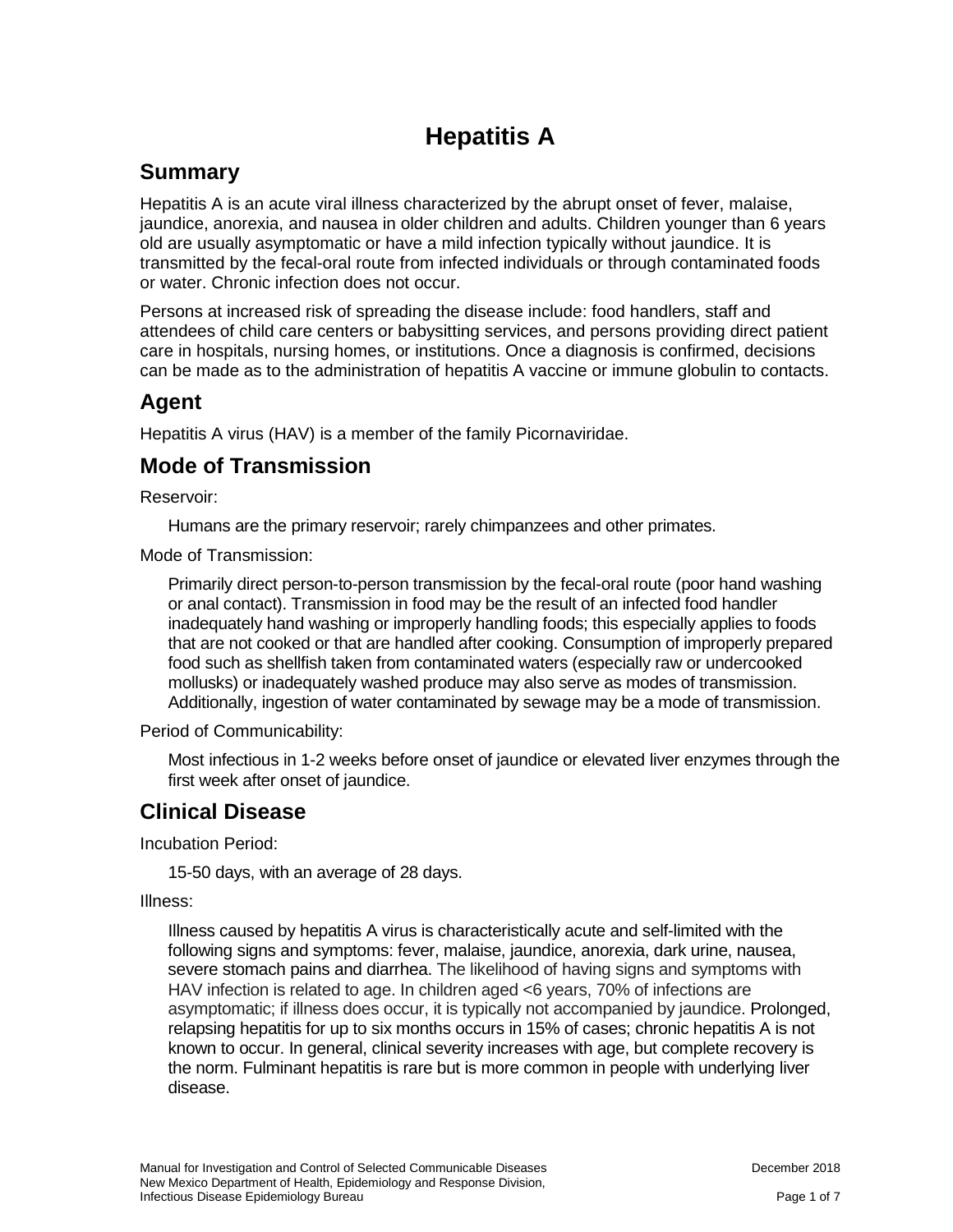# **Laboratory Diagnosis**

Serologic testing to detect immunoglobulin M (IgM) antibody to the capsid proteins of HAV (IgM anti-HAV) is required to confirm a diagnosis of acute HAV infection.

Serum HAV-IgM is present at the onset of illness and usually disappears within four months but may persist up to six months, and therefore represents a current or recent infection.

False positives may occur and therefore, a diagnosis must meet case definitions listed below.

### **Treatment**

Supportive.

### **Surveillance**

Clinical case definition:

An acute illness with **a)** discrete onset of symptoms and **b)** jaundice, or elevated serum "liver enzymes" (e.g. aminotransferase levels) and does not have another likely explanation for the illness.

Laboratory criteria for diagnosis:

Immunoglobulin M (IgM) antibody to hepatitis A virus (anti-HAV) positive.

Case Definition Confirmed:

A clinically compatible case that is laboratory confirmed or a case that meets the clinical case definition and occurs in a person who has an epidemiologic link with a person who has laboratory confirmed hepatitis A (i.e., household or sexual contact with an infected person during 15-50 days before the onset of symptoms).

### Reporting:

Report all cases of Hepatitis A to the Epidemiology and Response Division (ERD) at 505- 827-0006 within 24 hours. Information needed includes: patient's name, age, sex, race, ethnicity, home address, home phone number, occupation, and health care provider.

Case Investigation:

Use the Acute Hepatitis A Investigation Form to complete the Investigation. Information should also be entered in NM-EDSS per established procedures.

### **Control Measures**

- 1. Case Management
	- 1.1. Isolation:

Determine whether the case is at high risk for transmitting the disease.

1.1 a High risk: Persons at increased risk of spreading the disease include:

1. Food handlers.

2. Staff and attendees of child care centers or babysitting services.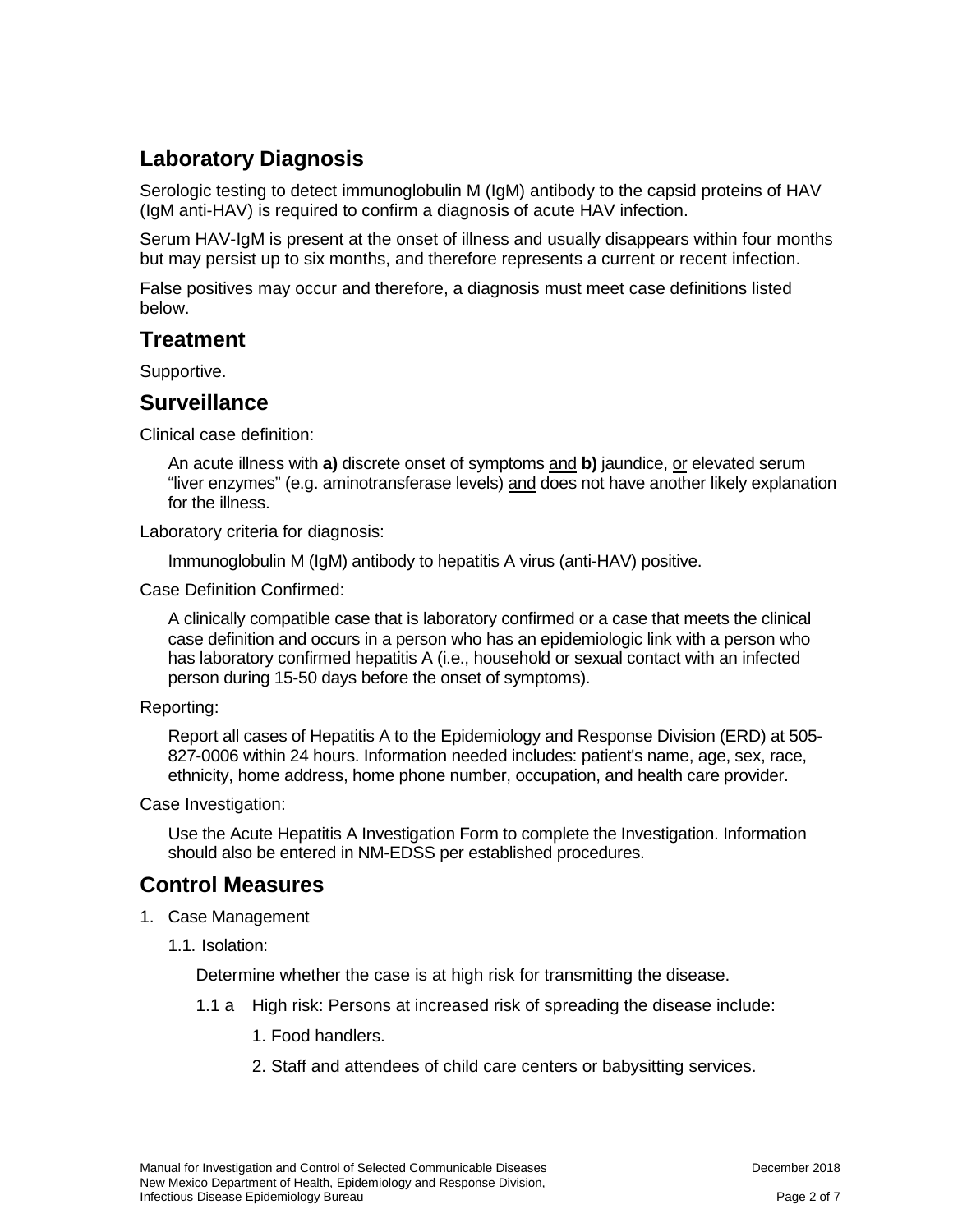3. Persons providing direct patient care in hospitals, nursing homes, or institutions.

Exclude persons (children and adults) from high-risk settings until seven days after onset of jaundice or, in the absence of jaundice, for 14 days after the first appearance of symptoms. Readmission to a child care center *may* be allowed once Immune Globulin (IG) has been administered to appropriate children and staff.

4. Hospitalized patients: In addition to standard precautions, contact precautions are recommended for diapered and incontinent patients for one week after the onset of symptoms. The exception is an outbreak in a neonatal intensive care setting, where prolonged enteric precautions must be considered.

1.1 b No increased high risk: No exclusion is necessary. Provide health education that emphasizes thorough hand washing, mode of transmission, and period of communicability.

- 1.2. Prophylaxis: Not applicable.
- 2. Surveillance activities for hepatitis A evaluation:
	- 2.1. Institute surveillance of illness among household contacts, day care contacts, food handler coworkers, or health care coworkers.

2.1.a Ask if others are thought to be ill with similar symptoms and, if so, inquire about possible common source exposures. Use the Hepatitis A Case Report Form to guide the interview.

- 3. Contact Management
	- 3.1. Isolation: Symptomatic contacts of hepatitis A patients should be excluded from food handling, direct care of infants, elderly, immunocompromised, and hospitalized or institutionalized patients. These high-risk contacts who are symptomatic should be referred to a health care provider for evaluation and possible testing for HAV IgM antibody.
	- 3.2. Prophylaxis: Prophylaxis should be provided to individuals whose last day of most recent exposure was two weeks or less. The efficacy of IG or vaccine when administered >2 weeks after exposure has not been established and therefore prophylaxis should not be administered if >2 weeks has elapsed since exposure. However, for individuals age 12 months and older, hepatitis A vaccine may be indicated for ongoing exposure.

3.2.a Healthy persons aged 12 months - 40 years should receive prophylaxis with a single-antigen hepatitis A vaccine at the age-appropriate dose.

3.2.b For persons aged >40 years, IG is favored because of the absence of information regarding vaccine performance and the more severe manifestations of hepatitis A in this age group. Vaccine can be used if IG cannot be obtained. The magnitude of the risk for HAV transmission from the exposure should be considered in decisions to use IG or vaccine. Persons administered IG for whom hepatitis A vaccine also is recommended for other reasons should receive a dose of vaccine simultaneously with IG. Persons >40 years of age who received HAV vaccine at least six months prior to their exposure should receive their second dose of vaccine. For immunocompromised persons and those with diagnosed chronic liver disease,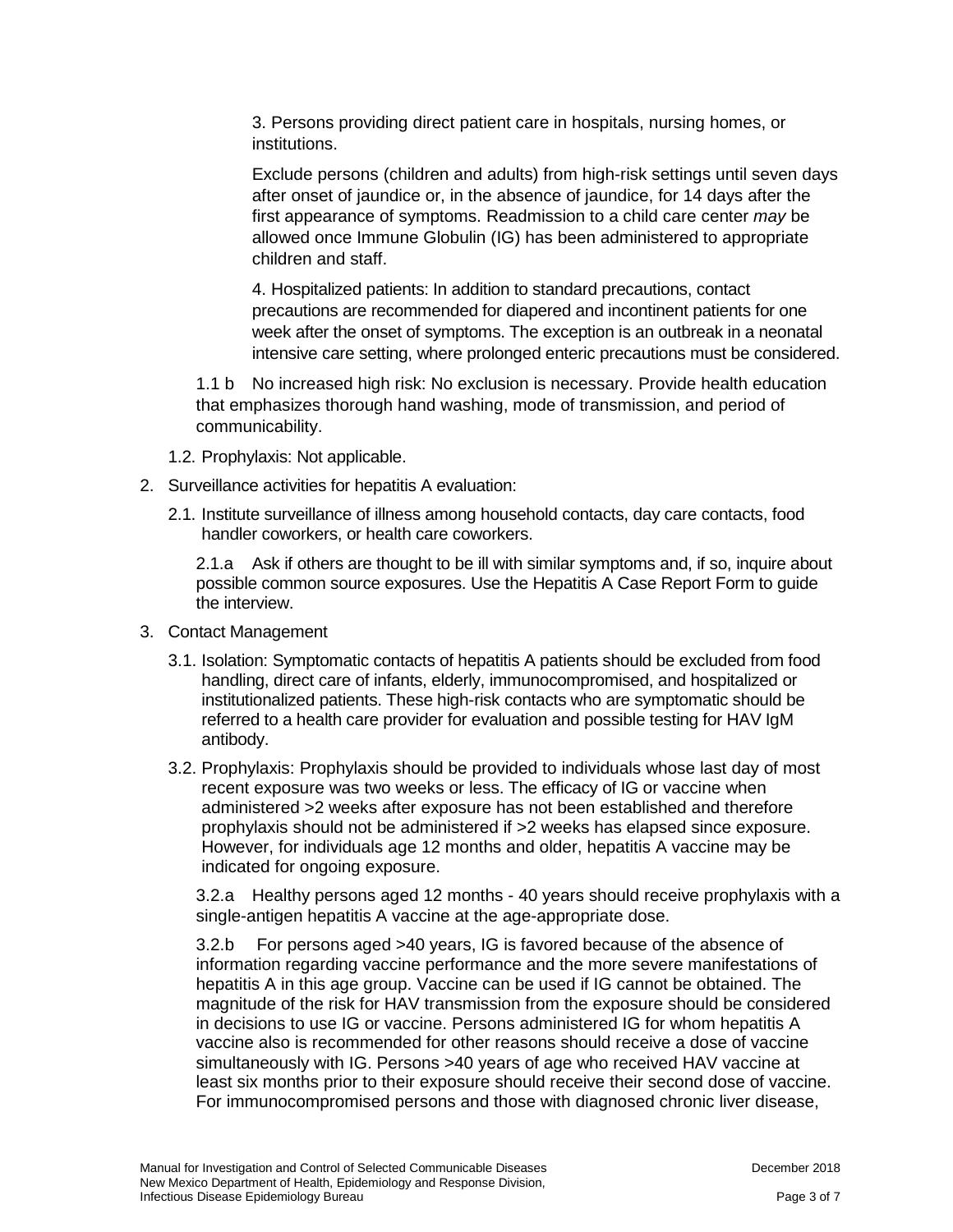IG should be administered with vaccine. For persons who receive vaccine, the second dose should be administered per the licensed schedule to complete the series.

3.2.c IG should be used for: a) children aged <12 months; b) persons of any age who are immunocompromised or who have had chronic liver disease diagnosed; and c) persons for whom vaccine is contraindicated. True contraindications and precautions for HAV vaccine are: a) severe allergic reaction to a vaccine component or following a prior dose; b) moderate or severe acute illness.

3.2.d Prophylaxis is indicated as follows:

#### **Household, sexual, drug-using and other close personal contacts**

All previously unvaccinated and asymptomatic close personal contacts to a hepatitis A case should receive either IG (0.02 mL/kg) or single-antigen hepatitis A vaccine (per guidelines above). This includes household and sex contacts, and persons who have shared illicit drugs with someone with hepatitis A. Consideration should be given to providing IG or hepatitis A vaccine per above guidelines to persons with other types of ongoing, close personal contact (e.g., a regular babysitter or caretaker).

#### **Newborn infants of HAV- infected mothers**

Perinatal transmission of HAV is rare. Some experts advise giving IG to the infant if the mother's symptoms began between two weeks before and one week after delivery.

#### **Management of hepatitis A in child care centers**

When a case of hepatitis A is reported in an attendee or staff member at a child care facility or if cases are recognized in two or more households of center attendees, the following recommendations apply:

- Notify the child care director that a case has occurred and provide education about the disease transmission. Conduct surveillance at the facility. If symptomatic contacts are identified, refer them to a healthcare provider for evaluation. If a symptomatic person meets the clinical case definition, then that individual is considered an epi-linked confirmed case. Consider laboratory testing of the epi-linked confirmed case for hepatitis A and identify their contacts for prophylaxis.
- In centers that do *not* provide care to children who wear diapers, singleantigen hepatitis A vaccine or IG should be given in a dose of 0.02 ml/kg to all previously unvaccinated staff in contact with the case and all children in the same classroom and exposed to the case.
- If the center admits children in diapers, single-antigen hepatitis A vaccine or IG should be given to *all* unvaccinated and exposed children and staff in the center and to all new unvaccinated admissions and new unvaccinated employees for six weeks after the last case at the center. Children and staff who have received at least one dose of hepatitis A vaccine administered at the appropriate age based on the formulation used are considered adequately vaccinated, and do not require IG. Refer to the American Academy of Pediatrics. Pickering LK, ed. 2015 Red Book: Report of the Committee on Infectious Diseases. 29<sup>th</sup> ed. Elk Grove Village, IL: American Academy of Pediatrics; 2015 for further details on vaccine formulations and recommended age of administration.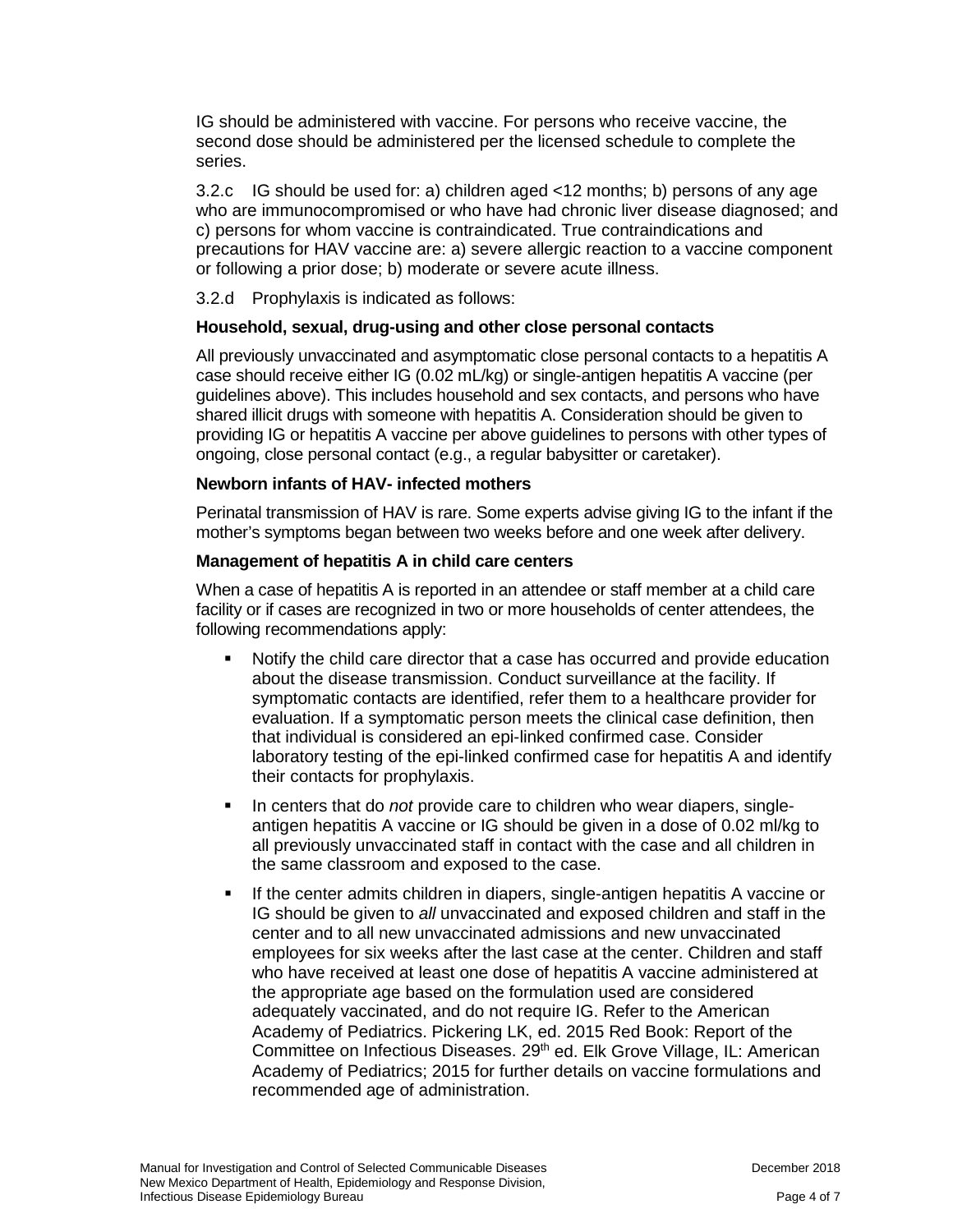When an outbreak occurs, single-antigen hepatitis A vaccine or IG also should be considered for members of households that have children (center attendees) in diapers.

### **Schools**

School exposure generally does not pose an appreciable risk of infection, and prophylaxis is not indicated when a single case occurs unless behavior defined as close contact (see above) with a confirmed case is documented. However, prophylaxis could be used if transmission within the school setting is documented. Hepatitis A vaccine may also be considered in this situation.

#### **Institutions and hospitals**

In institutions for custodial care with an outbreak of HAV infection, residents and staff in close personal contact with infected patients should receive prophylaxis. Administration of prophylaxis to hospital personnel caring for patients with hepatitis A is not indicated routinely, unless an outbreak among patients or between patients and staff is documented. For persons receiving IG for prophylaxis, hepatitis A vaccine can be considered if repeated exposure is anticipated.

#### **Management of Hepatitis A in a Food Establishment**

When a case of hepatitis A is reported in a food handler, the following recommendations apply:

- ERD will contact the New Mexico Environment Department (NMED) or other appropriate environmental agency, depending on jurisdiction, immediately to coordinate inspection of the establishment where the patient is employed.
- Notify the food establishment's manager that a case has occurred and provide education about the disease transmission.
- Conduct a site visit. The site visit should include an inspection by the appropriate environmental agency (and interview by NMDOH which may or may not be on site) about the case's work station, job duties, schedule, and work habits.
- Conduct surveillance at the establishment. Institute surveillance for illness among all employees for the maximum duration of the incubation period. Assess illness among food handlers (including dates of illness, signs/symptoms, and work duties.) Each food handler should be interviewed individually and in private to obtain this information.
- Prophylaxis should be administered to all exposed, previously unvaccinated and asymptomatic employees in the food establishment.
- Perform interviews and serological testing on symptomatic employees.
- **Make preliminary disease control recommendations (e.g., restricting** symptomatic food handlers from working, closing a restaurant) in collaboration with environmental authority per jurisdiction.
- Evaluate the need for prophylaxis of patrons of the food establishment. Common-source transmission to patrons is unlikely, and therefore prophylaxis administration to patrons typically is not indicated but may be considered if 1) during the time when the food handler was likely to be infectious, the food handler both directly handled uncooked foods or foods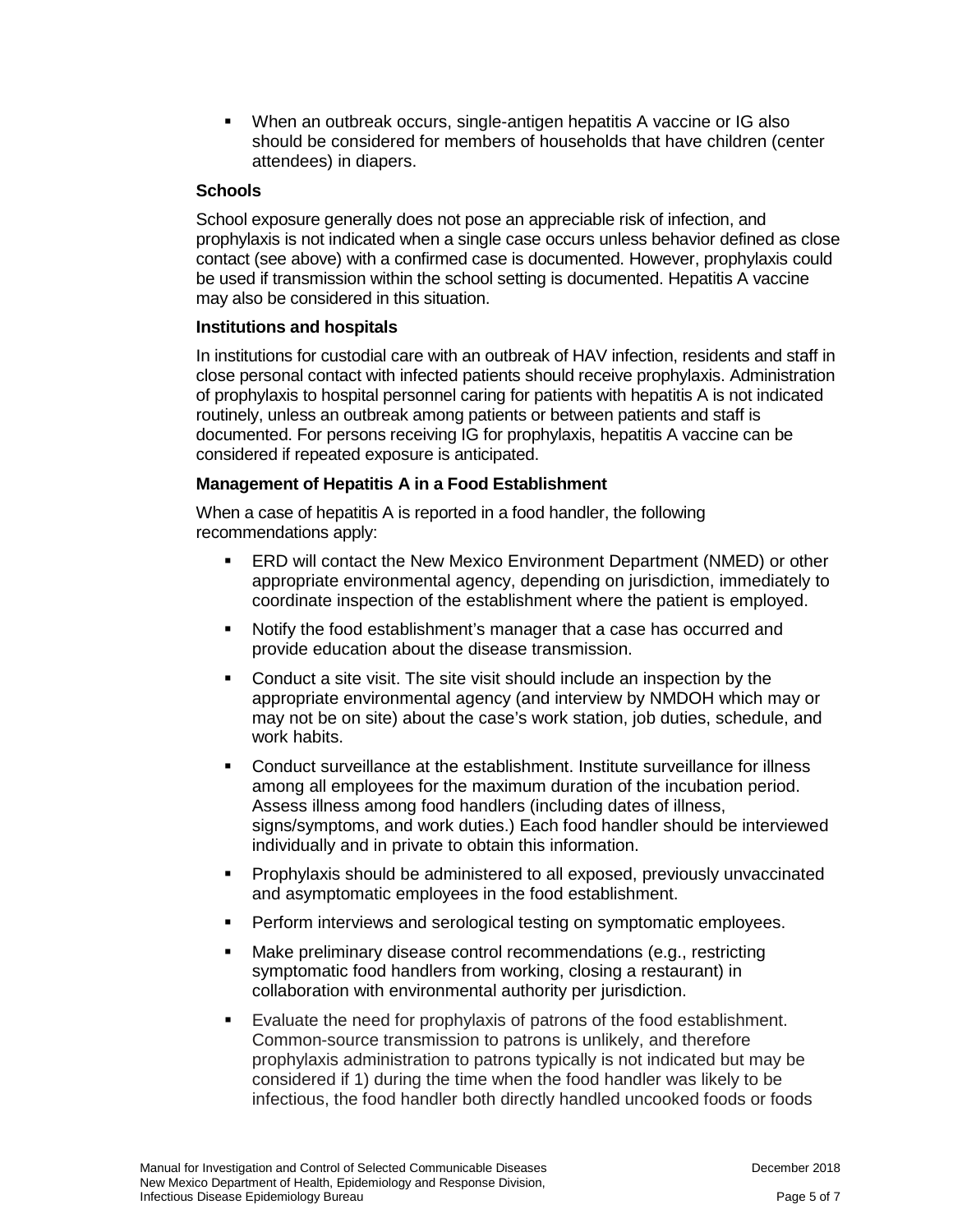after cooking and had diarrhea or poor hygienic practices, and 2) patrons can be identified and treated <2 weeks after the exposure. In settings in which repeated exposures to HAV might have occurred (e.g., institutional cafeterias), stronger consideration of prophylaxis might be warranted. Consult with ERD for specific recommendations.

### **Common-source exposure**

These outbreaks are often recognized too late for prophylaxis to be effective in preventing hepatitis A in exposed people. However, prophylaxis can be considered if it can be administered to exposed people within two weeks of the last exposure to the HAV-contaminated food or water. ERD recommends that all food handlers exposed to HAV within a food establishment receive prophylaxis.

Note**:** An unvaccinated employee in a high-risk setting who refuses prophylaxis should be excluded from high risk job duties until 50 days from the last exposure to the case.

- 4. Prevention
	- 4.1. Education: Provide health education, reviewing transmission and communicability and emphasizing the importance of hand washing.
	- 4.2. Immunization: HAV vaccine is recommended for people 12 months through 40 years of age for post-exposure prophylaxis and international travel. Updates for vaccination now include people traveling from the US to countries with high or intermediate HAV endemicity, and household members and other close personal contacts (e.g., regular child sitters) of adopted children newly arriving from countries with high or intermediate HAV endemicity. Hepatitis A vaccine is recommended for persons in high-risk groups including: persons at increased risk for HAV infection (persons with chronic liver disease or clotting factor disorders, men who have sex with men, injecting drug users, all susceptible persons traveling to countries where HAV is endemic, and persons who work with primates). In New Mexico, hepatitis A vaccine is recommended for all children beginning at 2 years of age. Since New Mexico initiated a targeted immunization program for hepatitis A in counties with historically high rates, rates have dropped dramatically.

### **References**

American Academy of Pediatrics. In: Kimberlin, DW, et al eds. Red Book: 2018 Report of the Committee on Infectious Diseases. 31st ed. Itasca, IL: American Academy of Pediatrics; 2018.

Centers for Disease Control and Prevention. Prevention of Hepatitis A through Active or Passive Immunization. Recommendations and Reports May 19, 2006 / Vol. 55 / No. RR-7.

Centers for Disease Control and Prevention. Update: Prevention of Hepatitis A after Exposure to Hepatitis A Virus and in International Travelers. Updated Recommendations of the Advisory Committee on Immunization Practices (ACIP). Recommendations and Reports October 19, 2007 / Vol. 56 / No. 41

Heymann, DL, ed. Control of Communicable Diseases Manual. 19<sup>th</sup> edition. Washington, DC: American Public Health Association; 2008.